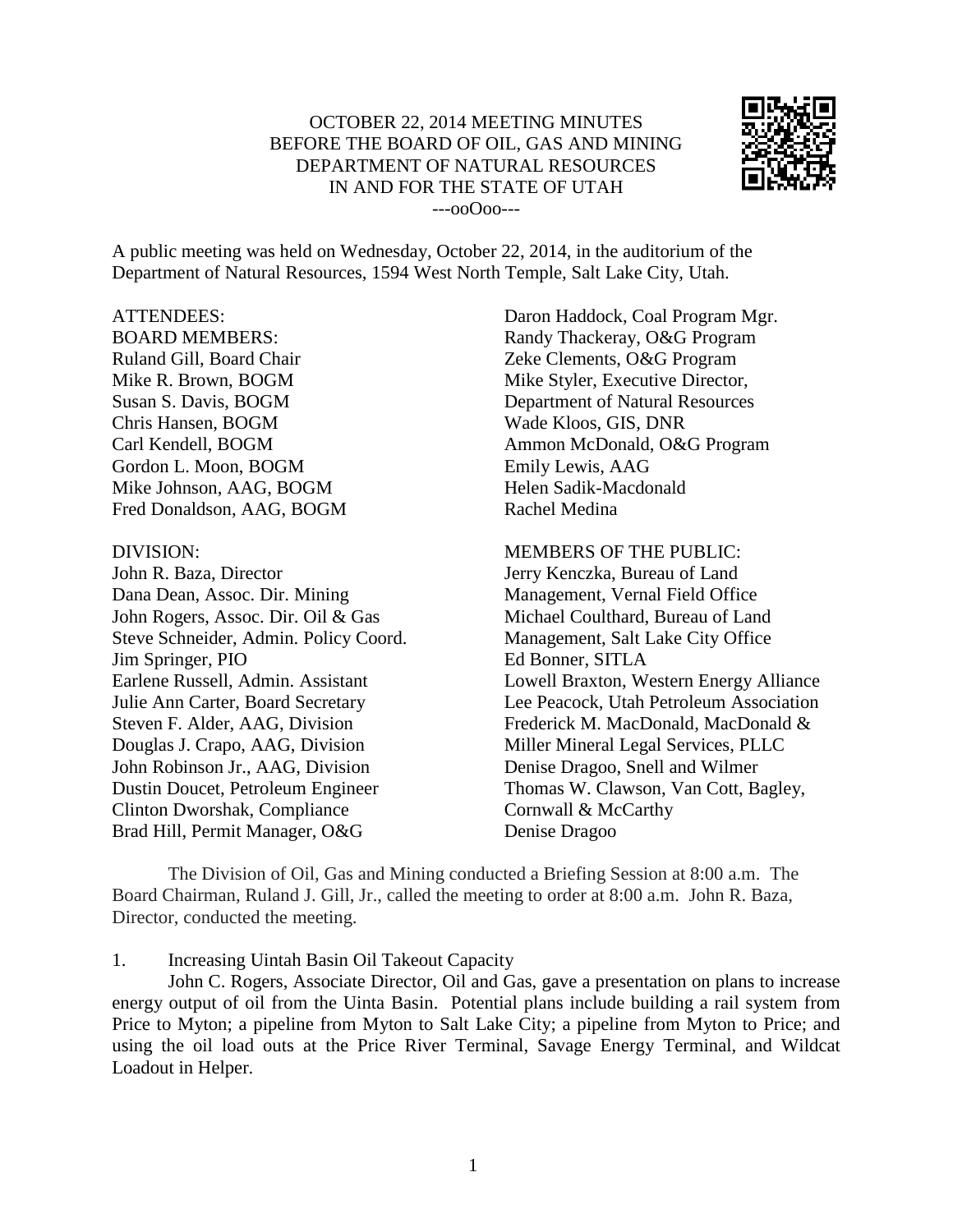- 2. Request for Approval of Board Hearing Schedule for Year 2015 The Board approved the hearing schedule for 2015.
- 3. Other

a. Steve Schneider, Administrative Policy Coordinator, gave the Board an update on a request from the oil and gas industry to amend rules regarding permitting for directional drilling. Remarks were given by Lee Peacock, Utah Petroleum Association, and Frederick M. MacDonald, MacDonald and Miller working with UPA on behalf of clients. Industry is in favor of this rule making for the purpose of streamlining and clarifying the permit process, while continuing to protect mineral and surface rights. John Rogers, Associate Director, Oil and Gas, gave remarks regarding the Divisions concerns on greater burdens for continuous notice.

The Division submitted a timetable for rule making to the Board. The Board approved the timetable. The Division will move forward with informal rulemaking. The Division will report to the Board at the December 10, 2014, Board hearing.

b. Horizontal Rules - Ruland would like a similar schedule for horizontal rules. He wants that done by March because that will be his last hearing.

- 4. Next Month's Agenda and Division Calendar
	- **•** Horizontal Drilling Workshop on December 9, 2014.
- 5. Opportunity for Public Comment

Ruland Gill, Chairman, opened the meeting for public comment. Seeing no comments, the briefing session adjourned.

The Board heard the following matters at 9:12 a.m.:

*Please note: The transcript will be available for review at the Division offices approximately fifteen business days after the hearing date. Copies of the transcript may be purchased by calling Atkinson-Baker at (800) 288-3376 and requesting Job No. A70ACCD, and the docket number.*

1. Docket No. 2014-030 Cause No. 264-04 – In the Matter of the Petition by the Division of Oil, Gas and Mining for an Order: (1) Forfeiting to the Division all funds evidenced by certificates of deposit (#003525857) and (#003525790) in the amounts of \$30,000 and \$70,754, held by Bank of the West, Sandy, Utah for the Division as surety for the plugging and abandonment of the State 2-23 and State 2-43x wells, located in Section 2, T16S, R12E, Emery County, Utah, formerly operated by GENESIS PETROLEUM US INC.; (2) Ordering the Bank of the West to deliver the amounts deposited and held in said accounts for the Division and authorizing the Utah Attorney General to take any and all actions necessary to obtain the delivery of these funds; (3) Authorizing the Division to use the funds to complete plugging and reclamation of the State 2-23 and State 2-43x wells and the lands affected by the wells; (4) Authorizing the Division to take other action necessary to recover from GENESIS PETROLEUM US INC. any and all costs associated with the plugging and reclamation of the State 2-23 and State 2-43x wells; and Authorizing any other action the Board deems reasonable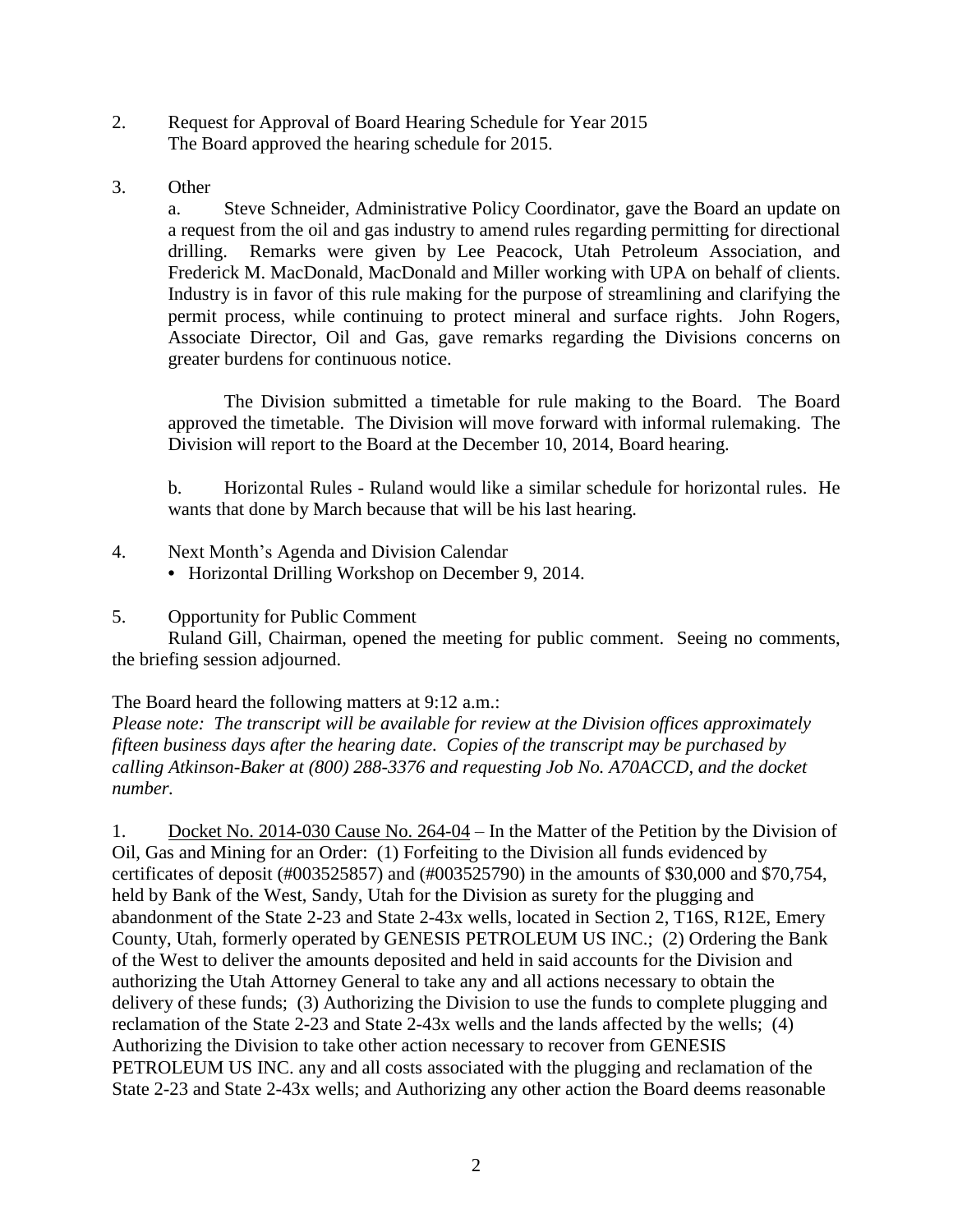and appropriate.

*(Continued from the September 24, 2014, Board Hearing.)*

Time: 9:12 a.m. - 9:13 a.m.

Board Members present - Ruland J. Gill, Jr., Chairman, Michael R. Brown, Susan S. Davis, Chris D. Hansen, Carl F. Kendell, and Gordon L. Moon.

Counsel for the Board - Fredric J. Donaldson, Assistant Attorney General, Natural Resources.

Counsel for the Division - Steven F. Alder, Assistant Attorney General, Natural Resources. Witness: Clint Dworshak.

Counsel for Bank of the West - Martin K. Banks, Stoel Rives, LLP. Not Present.

This matter is continued to the December 10, 2014, Board hearing.

2. Docket No. 2014-032 Cause No. 139-122 – In the Matter of the Request for Agency Action of NEWFIELD PRODUCTION COMPANY for an Order pooling all Interests in two 1,280-Acre (or substantial equivalent) drilling units established by the Board's Orders in Causes Nos. 139-98 and 139-103, in Sections 15 and 22, Township 3 South, Range 2 West, U.S.M., Duchesne County, Utah

*(The Board will consider the Recommended Findings of Fact and Conclusions of Law generated by the Hearing Examiner from the September 11, 2014 hearing.*

Time: 9:13 a.m. - 9:21 a.m.

Board Members present - Ruland J. Gill, Jr., Chairman, Michael R. Brown, Susan S. Davis, Chris D. Hansen, Carl F. Kendell, and Gordon L. Moon.

Counsel for the Board - Fredric J. Donaldson, Assistant Attorney General, Natural Resources.

Hearing Examiner – John C. Rogers, Hearing Examiner, Assoc. Director, Oil & Gas.

Counsel for the Hearing Examiner – Steven F. Alder, Assistant Attorney General, Natural Resources.

Counsel for the Division - Douglas J. Crapo, Assistant Attorney General, Natural Resources. Witnesses: Dustin Doucet, and Clinton Dworshak.

Counsel for the Petitioner - Thomas W. Clawson, Van Cott, Bagley, Cornwall & McCarthy. Witness: Mike Jensen.

The Board approved the Hearing Examiner's recommendation by unanimous vote. Thomas W. Clawson will write the Order.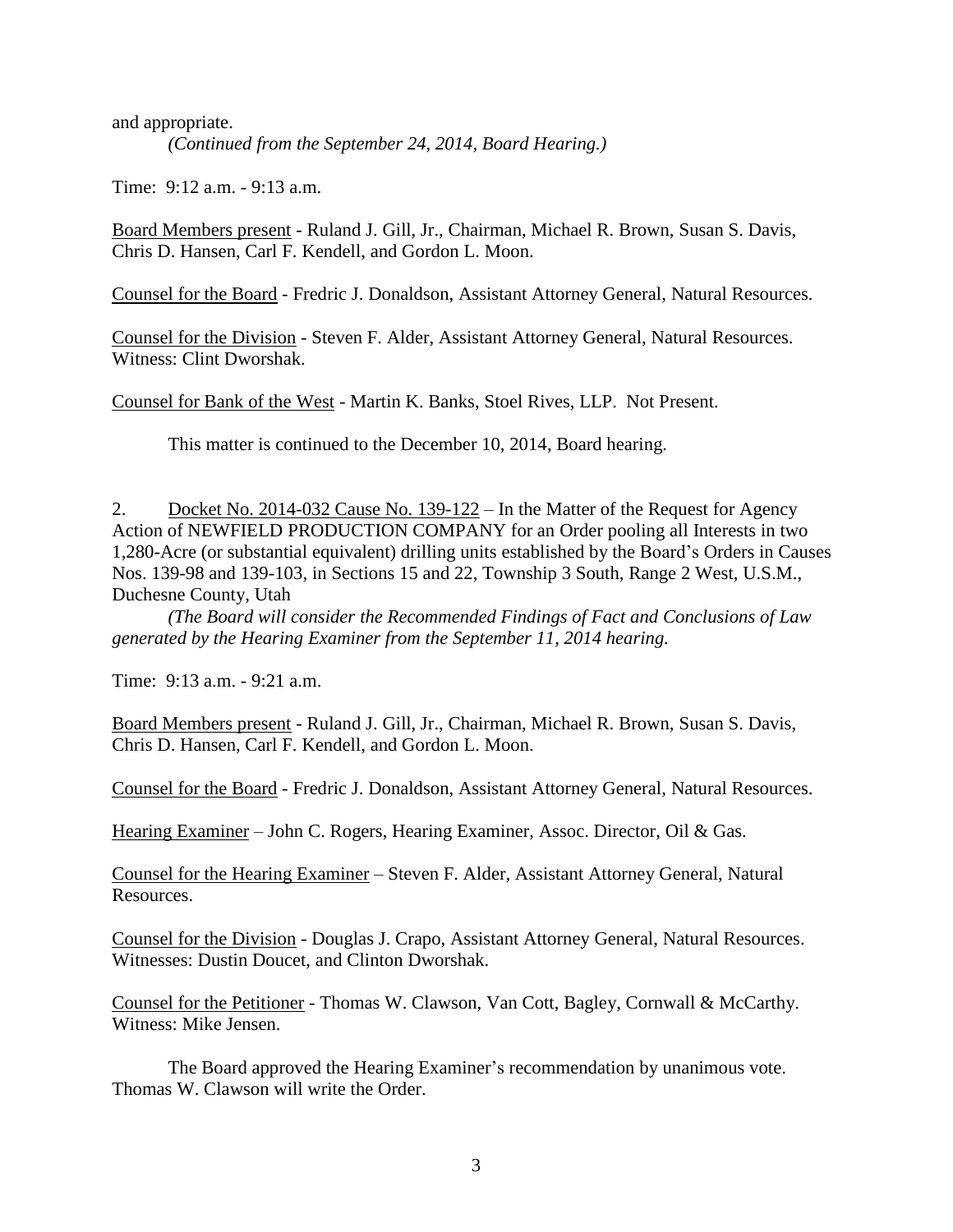3. Docket No. 2014-031 Cause No. 191-06 – In the Matter of the Request for Agency Action of QEP Energy Company for an Order suspending the application of Utah Admin. Code R649-3-2, R649-3-10, and R649-3-11(1) and (2) for the Ouray Park II Federal Exploratory Unit, covering all of Section 2, all of Section 3, the N1/2, N1/2S1/2, S1/2SE1/4, and the SE1/4SW1/4 of Section 10, the W1/2NE1/4, W1/2, SE1/4NE1/4, and the SE1/4 of Section 11, the W1/2SW1/4 and the SE1/4SWl/4 of Section 12, and the E1/2 of Section 14, Township 7 South, Range 20 East, SLM, Uintah County, Utah.

Time: 9:21 a.m. - 9:50 a.m.

Board Members present - Ruland J. Gill, Jr., Chairman, Michael R. Brown, Susan S. Davis, Chris D. Hansen, Carl F. Kendell, and Gordon L. Moon.

Counsel for the Board - Fredric J. Donaldson, Assistant Attorney General, Natural Resources.

Counsel for the Division – Douglas J. Crapo, Assistant Attorney General, Natural Resources. Witnesses: Dustin Doucet, Clinton Dworshak, and Brad Hill.

Counsel for QEP Energy Company – Mark L. Burghardt, and William E. Ward, Holland & Hart, LLP. Witnesses: Theresa Chapman, Erika P. Davis, and Daniel J. Rabiolo.

# On behalf of Bureau of Land Management - Jerry Kenczka, Vernal Field Office

The Board approved the petition as submitted by unanimous vote. Mark L. Burghart will prepare the order.

4. Docket No. 2014-033 Cause No. 139-123 – In the Matter of the Request for Agency Action of NEWFIELD PRODUCTION COMPANY for an Order: (1) partially vacating the Board's Order entered in Cause No. 139-109 insofar as it pertains to Section 23, T3S, R3W, USM; and (2) modifying the Board's Orders entered in Cause Nos. 139-8, 131-51 and 139-90 to establish Special 1280-Acre (or substantial equivalent) Drilling Units for the production of oil, gas and associated hydrocarbons from the Upper Wasatch Formation, comprised of Sections 6 and 7, T3S, R1W, USM, Sections 5 and 8, 6 and 7, and 28 and 33, T3S, R2W, USM, and Sections 5 and 8, 13 and 24, and 14 and 23, T3S, R3W, USM, respectively, Duchesne County, Utah, and to authorize the drilling and production of up to Eight (8) Long Lateral Horizontal Wells on each such Special Drilling Unit so established. Time: 9:52 a.m. - 11:32 a.m.

Board Members present - Ruland J. Gill, Jr., Chairman, Michael R. Brown, Susan S. Davis, Chris D. Hansen, Carl F. Kendell, and Gordon L. Moon.

Counsel for the Board - Fredric J. Donaldson, Assistant Attorney General, Natural Resources.

Counsel for the Division – Douglas J. Crapo, Assistant Attorney General, Natural Resources. Witnesses: Dustin Doucet, and Brad Hill.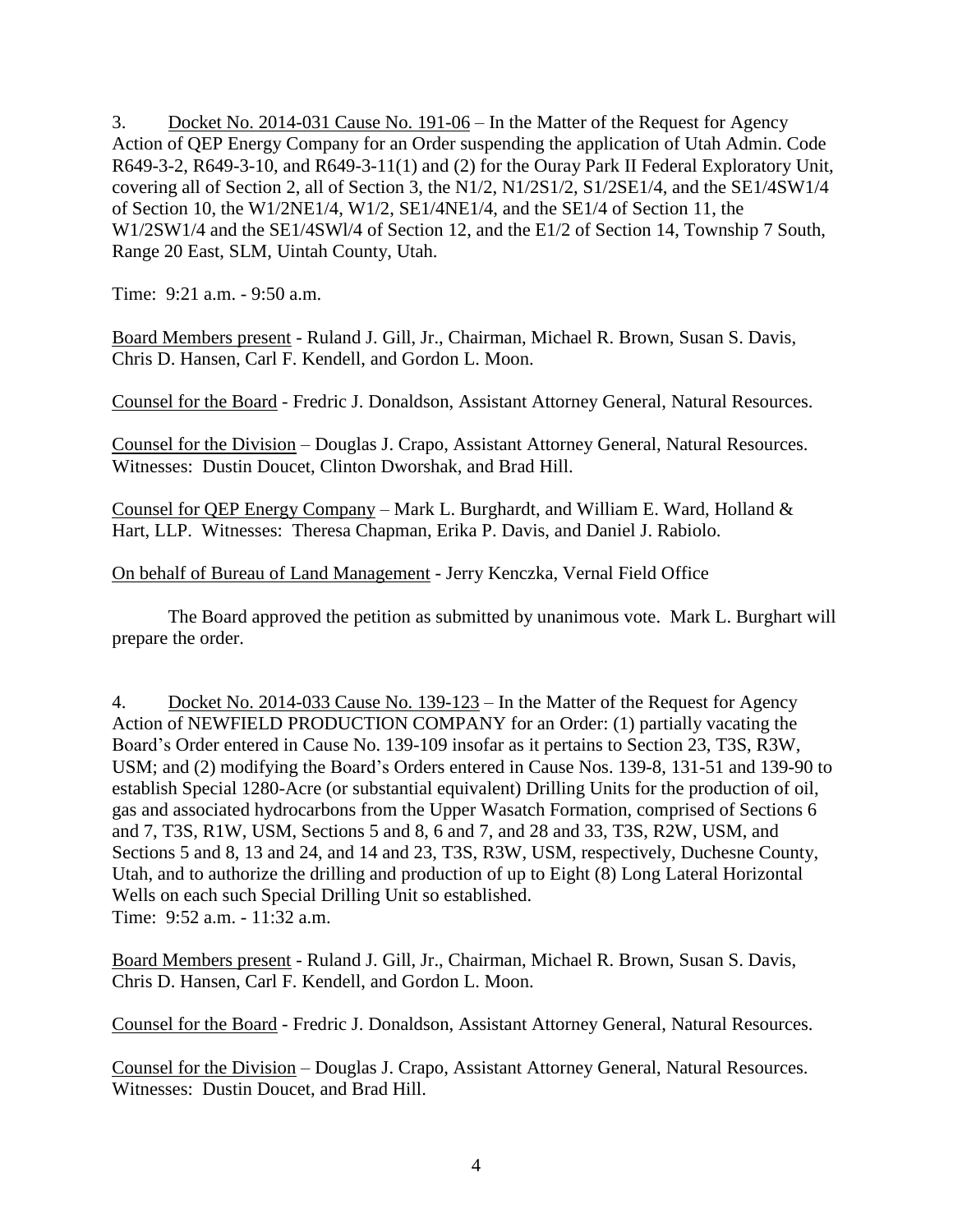Counsel for Newfield Production Company – Frederick M. MacDonald, and Relma M. Miller, MacDonald & Miller Mineral Legal Services, PLLC. Ms. Miller was not present. Witnesses: Robert Miller, Jill Thompson, and Mike Jensen.

The Board approved the Request as written by unanimous vote. Frederick M. MacDonald will prepare the order.

5. Docket No. 2014-034 Cause No. 259-05 – In the Matter of the Request for Agency Action of ROBERT L. BAYLESS, PRODUCER LLC for an Order establishing two (2) Special Drilling Units for the production of oil, gas and associated hydrocarbons from the Uteland Butte Member of the Lower Green River Formation, comprised of Lot 3 and the bed of the Green River adjacent thereto (49.15 acres), and Lots 1 and 4 and the bed of the Green River adjacent thereto (66.66 acres), Section 9, T10S, R19E, SLM, Uintah County, Utah, and authorizing Directionally Drilled Wells on each such Drilling Unit so established to achieve an approximate equivalent 20-acre well density.

Time: 11:32 a.m. - 12:06 p.m. Lunch break 12:06 - 1:10 p.m. Time: 1:10 p.m. - 1:47 p.m.

Board Members present - Ruland J. Gill, Jr., Chairman, Michael R. Brown, Susan S. Davis, Chris D. Hansen, Carl F. Kendell, and Gordon L. Moon.

Counsel for the Board - Fredric J. Donaldson, and Douglas J. Crapo, Assistant Attorneys General, Natural Resources.

Counsel for the Division – Steven F. Alder, Assistant Attorney General, Natural Resources. Witnesses: Dustin Doucet, Clinton Dworshak, and Brad Hill.

Counsel for Robert L. Bayless, Producer LLC - Frederick M. MacDonald, and Relma M. Miller, MacDonald & Miller Mineral Legal Services, PLLC. Ms. Miller was not present. Witnesses: Cranford D. Newell, Jr., George F. Coryell, and John D. Thomas.

Bureau of Land Management - Jerry Kenczka, Vernal Field Office

The Board approved the Request as submitted by unanimous vote. Frederick M. MacDonald will prepare the order.

6. Docket No. 2014-035 Cause No. 139-124 – In the Matter of the Joint Request for Agency Action of BILL BARRETT CORPORATION and EP ENERGY E&P COMPANY, L.P. for an Order modifying the Board's Orders entered in Cause Nos. 139-84, 139-85, 139-87 and 139-90 to authorize additional Vertical and/or Directionally Drilled Wells to achieve the equivalent of up to an 80-acre well density pattern for the production of oil, gas and associated hydrocarbons for the Lower Green River-Wasatch Formations on the sectional drilling units comprising the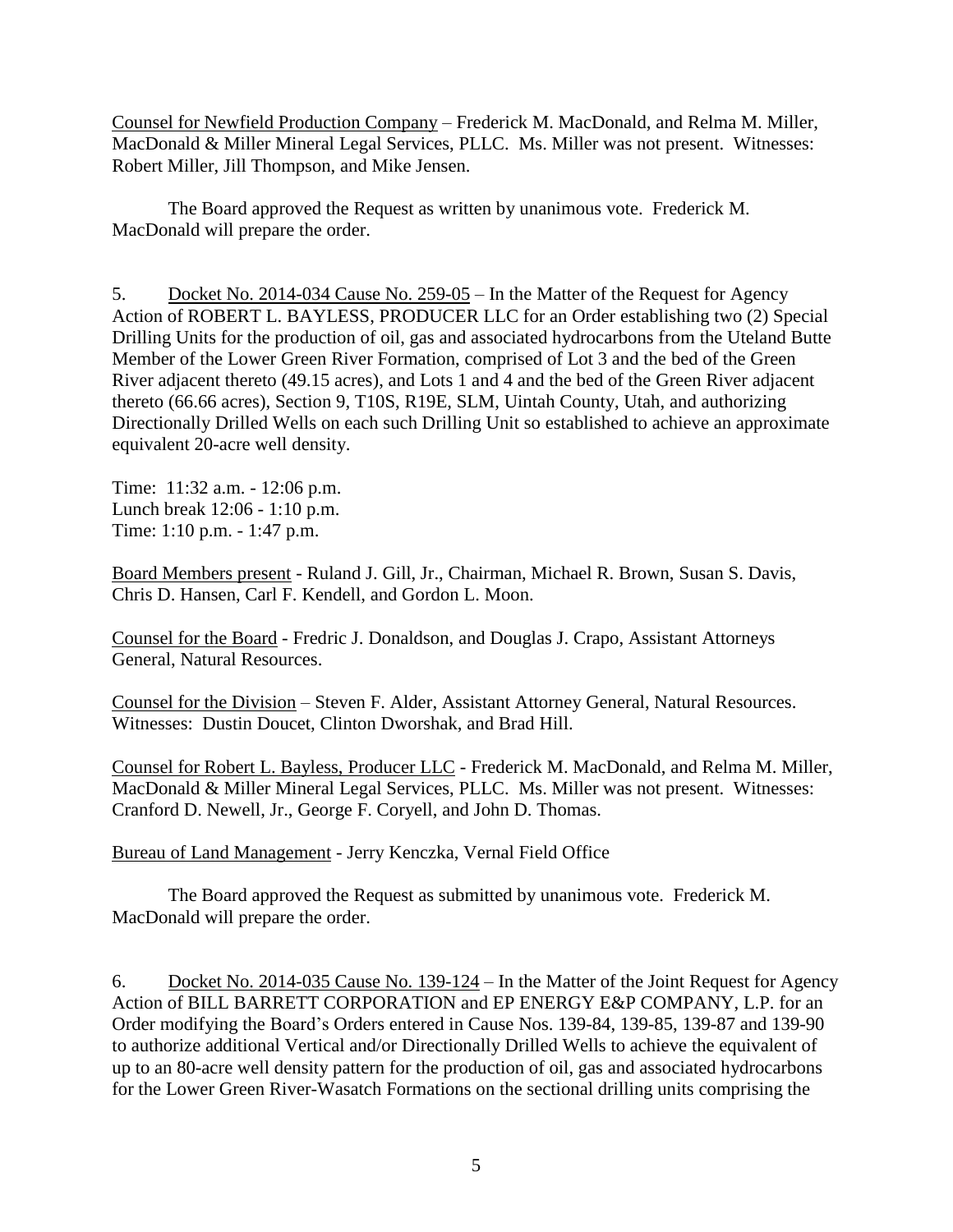Black Tail Ridge, Lake Canyon and portions of the Western Altamont Fields, Duchesne County, Utah.

Time: 1:47 p.m. - 4:39 p.m.

Board Members present - Ruland J. Gill, Jr., Chairman, Michael R. Brown, Susan S. Davis, Chris D. Hansen, Carl F. Kendell, and Gordon L. Moon.

Counsel for the Board - Michael S. Johnson, and Douglas J. Crapo, Assistant Attorneys General, Natural Resources.

Counsel for the Division – Steven F. Alder, Assistant Attorney General, Natural Resources. Witnesses: Dustin Doucet, Clinton Dworshak, and Brad Hill.

Counsel for Bill Barrett Corporation and EP Energy E&P Company, L.P. - Frederick M. MacDonald, and Relma M. Miller, MacDonald & Miller Mineral Legal Services, PLLC. Ms. Miller was not present. Witnesses for Bill Barrett Corporation: David M. Watts, Daniel S. Moore, and Anna M. Young. Witnesses for EP Energy E&P Company, L.P.: Michael J. Walcher, Jacquelyn L. Lynch, Ronald L. Schneider, and David W. Stilson.

Council for Respondent Paul Barton, Mark Barton and the Richard Gareth Barton Revocable Trust - Richard Gareth Barton Trustee, Pro Se

Members of the Public appearing on behalf of Linda A. Green, mineral interest owner - Jerry L. Fenstemaker and Ronald L. Jackson, Pro Se. Not present.

Surface Owner - Andy Ketterer, Pro Se

Remarks were given by Richard Barton, and by Andy Ketterer. Both noted issues regarding proper notice and placement of wells. The Board took the matter under advisement.

Time: 4:34 p.m. - 4:36 p.m.

After deliberation, the Board approved the order as amended by unanimous vote. Frederick M. MacDonald will prepare the order.

7. Docket No. 2014-037 Cause No. ACT/007/020 (04) – In re Hidden Splendor Mine, Inc. and Request by the Utah Division of Oil, Gas and Mining that the Board of Oil, Gas and Mining Forfeit the reclamation surety which consists of a Deed of Trust in Unit No. R-2404-N of the American Towers Condominiums located at 57 West 200 South, Salt Lake City, Salt Lake County, Utah; and has been provided to guaranty reclamation of the Horizon Mine, Permit ACT/007/020 located in Sections 13 and 17, Township 13 South, Range 8 East, SLM, Carbon County, Utah.

Time: 3:38 p.m. - 3:40 p.m.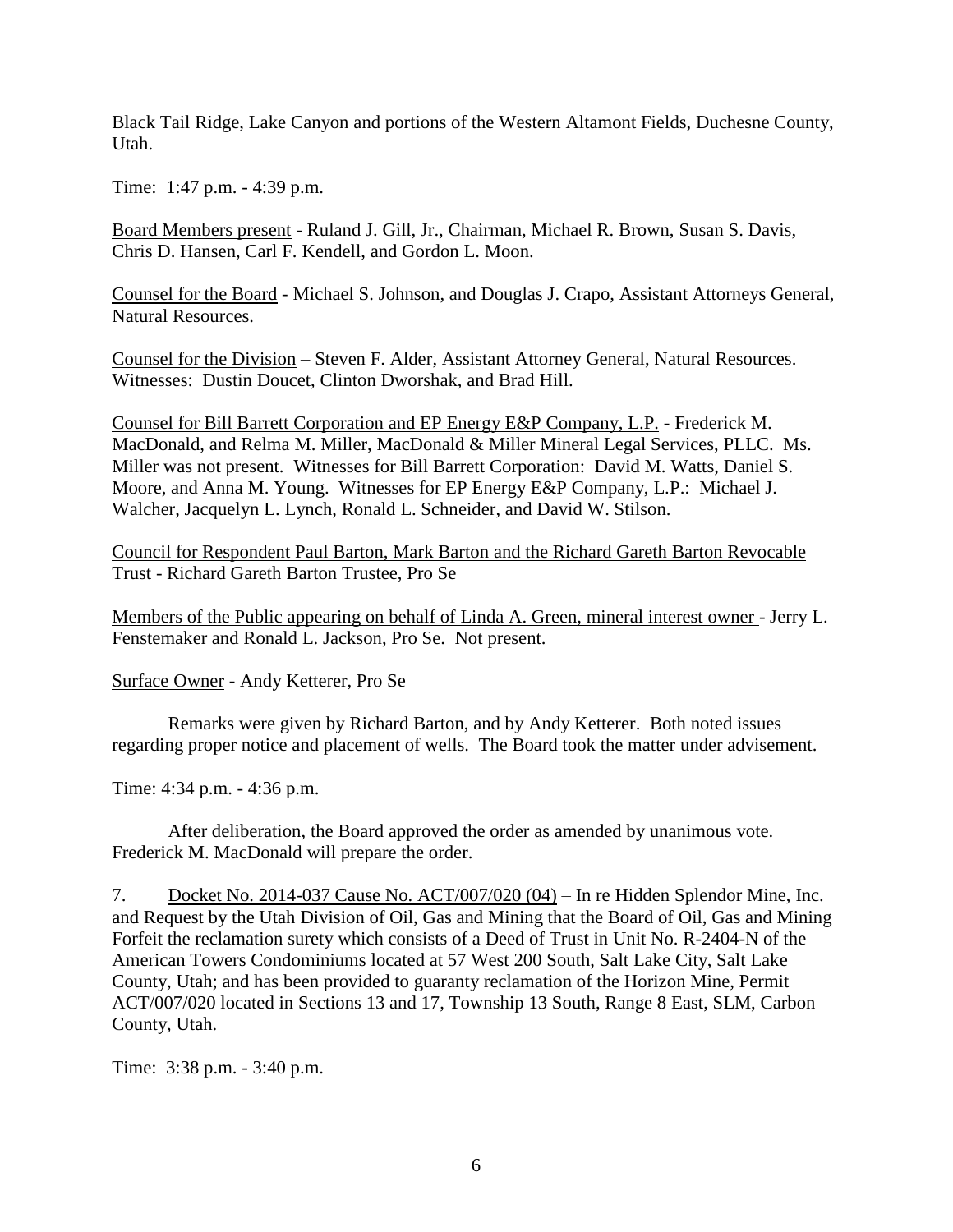Board Members present - Ruland J. Gill, Jr., Chairman, Michael R. Brown, Susan S. Davis, Chris D. Hansen, Carl F. Kendell, and Gordon L. Moon.

Counsel for the Board - Michael S. Johnson, Assistant Attorney General, Natural Resources.

Counsel for the Division – Steven F. Alder, Assistant Attorney General, Natural Resources. Witnesses: Paul Baker, and Peter Brinton.

Counsel for Hidden Splendor Mine Resources, Inc. – Denise A. Dragoo and James P. Allen, Snell & Wilmer L.L.P.

This matter is continued to the December 10, 2014 Board hearing.

8. Docket No. 2014-038 Cause No. 270-06 – In the Matter of the Request for Agency Action of ULTRA RESOURCES, INC. for an Order extending the Board's Order entered in Cause 270-02 to establish 40-acre (or substantial equivalent) drilling units for the production of oil, gas and associated hydrocarbons from the Eocene Middle and Lower Green River Formations underlying the NW¼SE¼ and SW¼SE¼ of Section 27, Township 7 South, Range 20 East, SLM, Uintah County, Utah, and authorizing up to two (2) wells on each such drilling unit so established.

Time: 3:40 p.m. - 4:17 p.m.

Board Members present - Ruland J. Gill, Jr., Chairman, Michael R. Brown, Susan S. Davis, Chris D. Hansen, Carl F. Kendell, and Gordon L. Moon.

Counsel for the Board - Michael S. Johnson, Assistant Attorney General, Natural Resources.

Counsel for the Division – Douglas J. Crapo, Assistant Attorney General, Natural Resources. Witnesses: Dustin Doucet, Clinton Dworshak, and Brad Hill.

Counsel for Ultra Resources, Inc. – J. Brent Allen, and Relma M. Miller, MacDonald & Miller Mineral Legal Services, PLLC. Witnesses: Ned Higgins, Carl Lothringer, and Jeremy Golob.

The Board approved the Request as amended by unanimous vote. J. Brent Allen will prepare the order.

9. Docket No. 2014-039 Cause Nos. S/023/0087, S/039/0024, S/039/0027, S/039/0030 – In the Matter of the Notice of Agency Action to affecting the mining operations of M. TODD WILHITE, WALL & ROCK, INC., and/or WILHITE & ASSOCIATES, INC., by (1) withdrawing a Notice of Intention, (2) forfeiting a Certificate of Deposit No. 7089407881 in the amount of \$7000 plus accrued interest held by ZIONS BANK, (3) ordering reclamation of mines, and (4) requesting the Division of Oil, Gas and Mining and the Attorney General to take all other actions necessary to recover costs, fees, and fines for the operations occurring at (a)